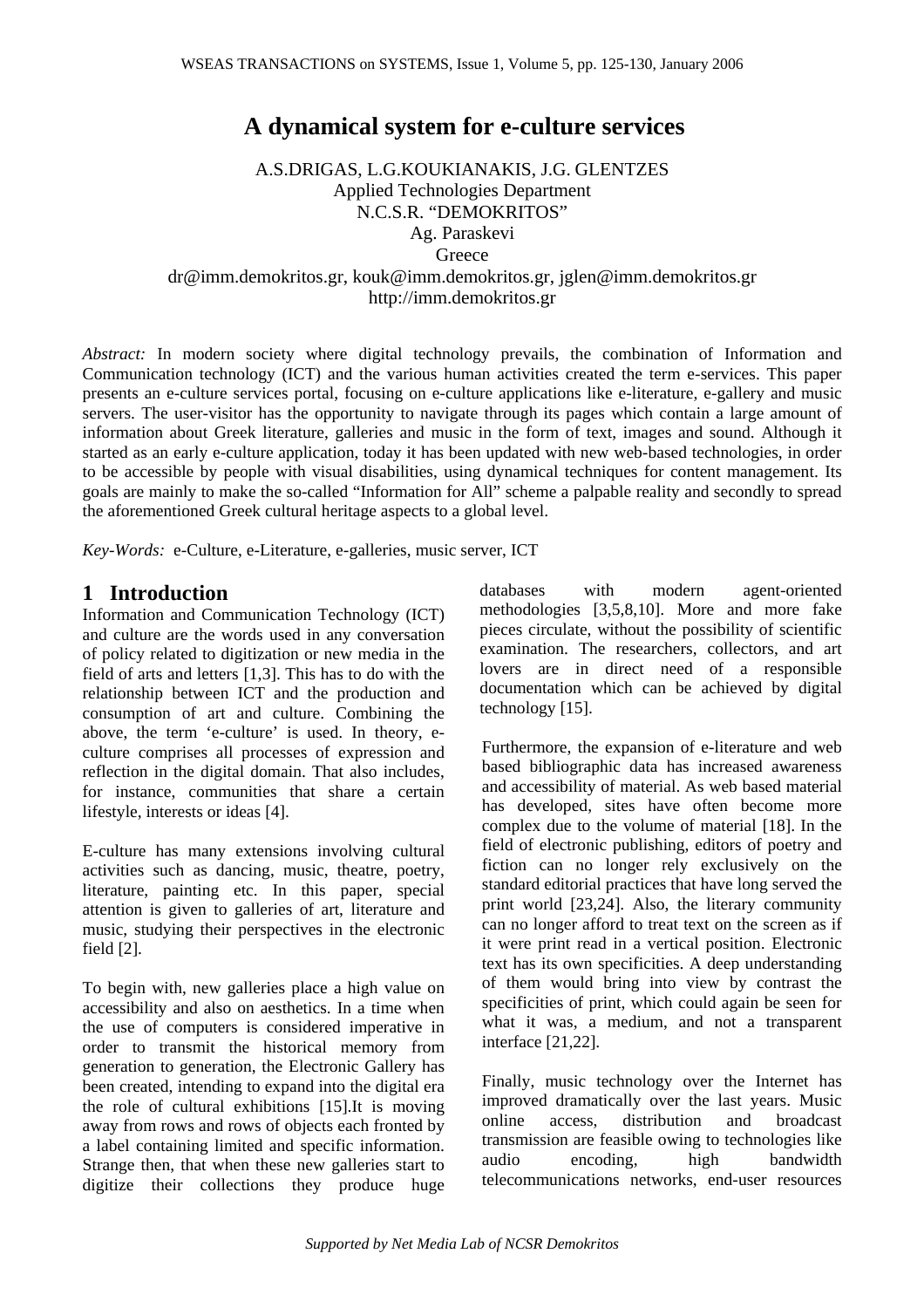and behaviors. The biggest push in low bit-rate audio coding has taken place quite recently, due to the fast development of the Internet where extremely low bit-rates are required while preserving the subjective quality of the original signal [26,27,28].

### **2 Abstract Level Description**

The structure of the system's described content consists of the following steps (Figure 1). It has to do with the appearing e-culture aspects (e-literature, e-gallery and music server):

- In the first step, a list of the categories of this portal appears. As a result of this categorization, the visitor can easily and quickly access the category of his choice, without having to spend extra time for searching
- The second step includes the category of Greek Literature. For this category, a separation in two major time periods is done in order to facilitate the user-visitor. Moving on, there has been a study so as to find the most representative literary pieces of work that marked each age giving spherical information.
- During the third step (Net Gallery category), a careful choice of exhibitions and artists is made, showing an adequate sample of modern Greek painting. Furthermore, a deep look in the work of every painter introduced takes place, choosing his/her most characteristic creations and other important information which will be described later.
- Following the same logic, in the fourth step (Music Server category), the most representative artists, orchestras and choruses are presented, after another search, trying to show the evolution from the ancient years until nowadays.
- Moving on, the cultural content of all categories, which emerged from the previous steps, is written and embedded into the whole system in various forms (text, image, music)
- Lastly, there is a thorough study of the system standards and outlines. The further goal is to choose the appropriate techniques and technologies which will be used, so as to constitute the final product user-friendly, and, more importantly, to live up to the needs of disabled people, and especially those with visual disabilities



## **3 System Analysis**

This portal's opening page starts by depicting an image reflecting the digital era, in order to introduce the visitor from the beginning to the ambience which it presents. It has a simple but functional structure so that the visitor can easily navigate throughout the various categories of information presented.



Figure 2 – E-culture services opening page

By choosing the category Gr Literature, a menu appears telling the user-visitor to select between two links:

- Ancient Literature
- Modern Literature

The above page also gives information about when it was constructed, the updates that were made to it and the features that it provides, concerning people with visual disabilities.

At this point, the user-visitor has the option to choose one of the above links entering ancient/modern Literature.

On the one hand, if the selection is Ancient Literature a new page appears (Figure 3) with a menu containing the most representative ancient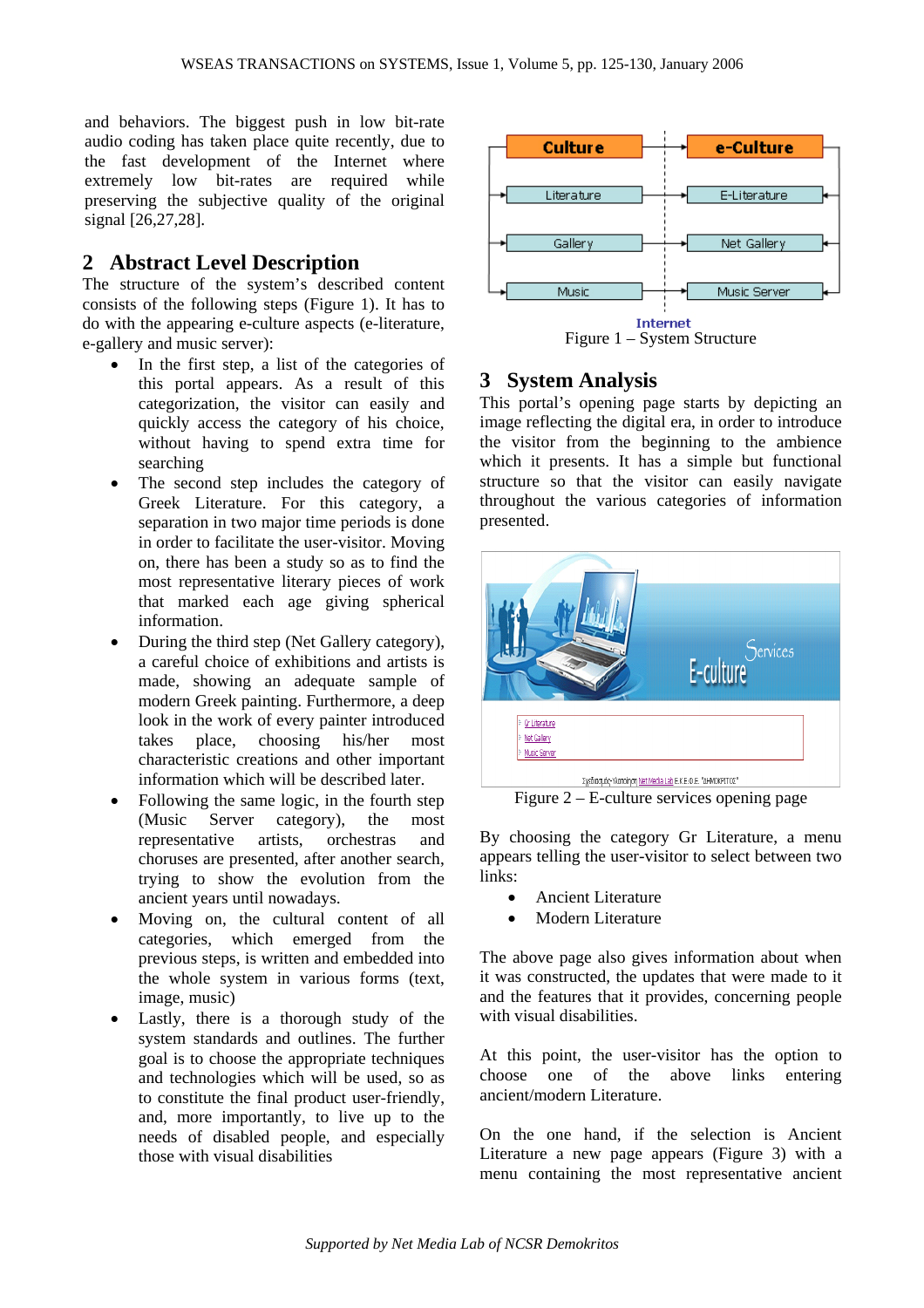Greek philosophers (e.g. Plato) and publishing agencies (Kaktos).



Figure 3 – Ancient Literature menu

When the user selects one of the above links he/she will gain access to the ancient Greek authors' works in the form of e-books (pdf or doc format) in the original language that they where written (ancient Greek). An example is depicted in Figure 4.



On the other hand, if the selection is Modern Literature, the appearing page has the same structure as the previous one and links to either the National Society of Greek Authors (word format) or the Hellenic Authors Society (a portal) in order to learn about a large number of contemporary Greek authors.

Returning to the e-culture services main page, the Net Gallery category comes to the fore. Entering this page (Figure 5) one can see that the introductive graphic arts application is familiar with the presented category. It contains a menu with selected exhibitions of a single or various artists as well as the activities of an international exhibition centre concerning paintings by children with visual disabilities.

| <b>Internet Art Gallery</b>                                                                                                                                     |
|-----------------------------------------------------------------------------------------------------------------------------------------------------------------|
|                                                                                                                                                                 |
| 上下一点之前<br><b>Exhibition 1, Alexis Arvillias</b>                                                                                                                 |
| <b>Exhibition 2, Alexis Siragakis</b>                                                                                                                           |
| Exhibition 3, The International Exhibition Centre<br><b>Of Children's Paintings</b><br><b>Exhibition 4. Various Artists</b><br>From Museum Of Marpissa Of Paros |
|                                                                                                                                                                 |
| Made By NeT MER<br><b>Administration Notes</b>                                                                                                                  |

Figure 5 – Net Gallery's main page

In artists' exhibitions the given information is organized in such a way that it is brief, without redundant elements. In particular, in an artist exhibition one can learn where and when this exhibition was hosted, a few things about the artist, and of course one can watch selected exhibits in the form of digital images just like a small gallery. An example is depicted in Figure 6.



Figure 6 – Alexis Siragakis' exhibition

Choosing an image from the exhibition page, the user-visitor can view an exhibit in actual size so as to have a clear picture of it (Figure 7).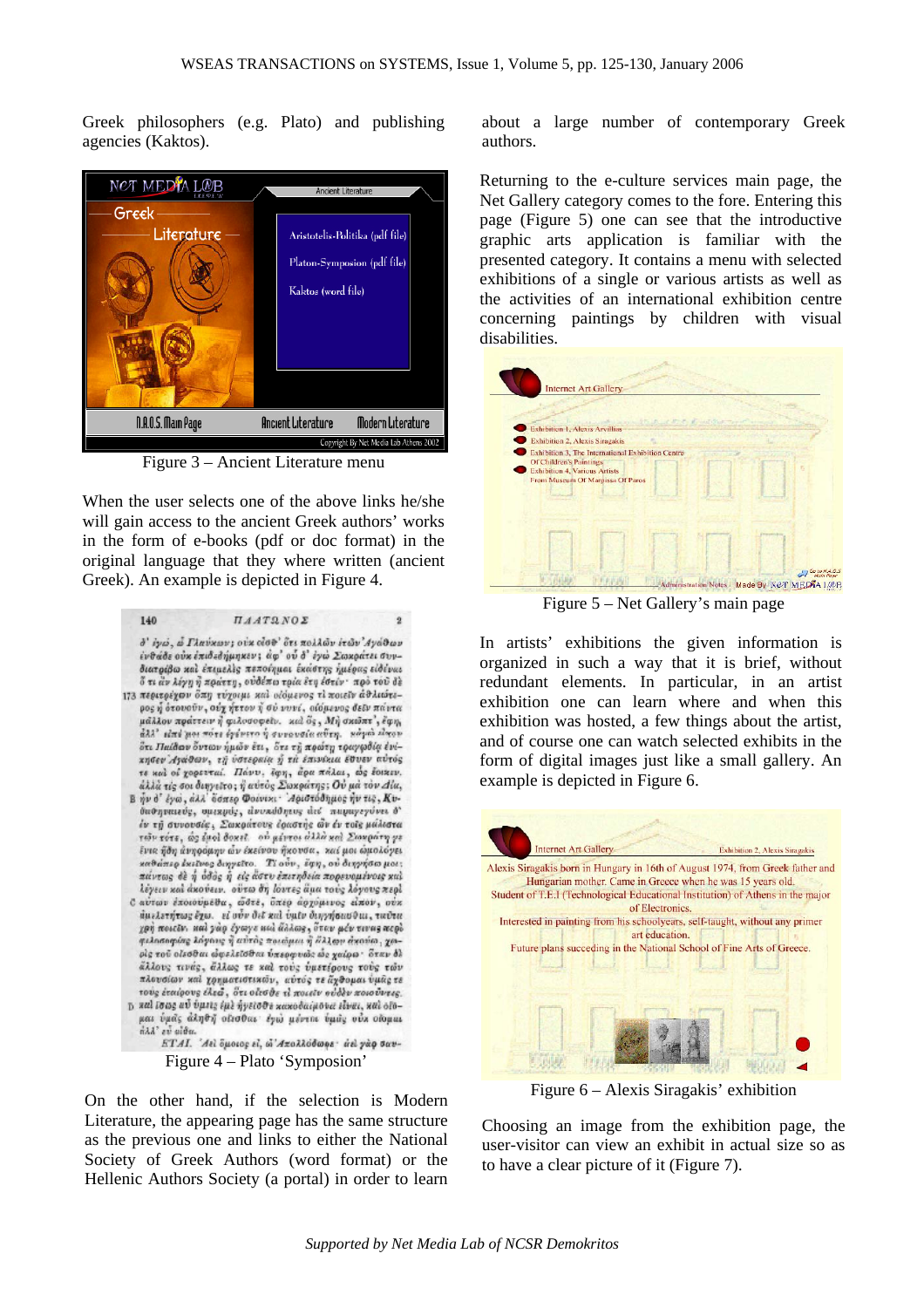

Figure 7 – Friends group

Furthermore, the activities of the international exhibition centre concerning paintings by children with visual disabilities, are described with information given about the establishment of the centre, its aims and the people involved enhanced with images showing these children's efforts.

Finally, the music server category will be analyzed. Selecting from the main e-culture services page the link Music Server, the page depicted in Figure 8 appears. Here the user-visitor has a variety of options to hear, from individual compositions to orchestras and choruses.



Figure 8 – Music Server opening page

Following one of these options will lead to a new page which contains tracks and information about an artist or an orchestra (Figure 9). The field of information has been analyzed at the previous categories and is functioning in the same way. Focusing on music tracks, when the correspondent link is chosen the track will begin to play with the Internet Explorer (IE) streaming media player (Figure 10).



 $\sqrt{1}$ Figure 10 – IE streaming media player user interface

To sum up, it can be said that the user-visitor has an integrated point of view of the above e-culture aspects as they are presented through the system. Of course one cannot omit that the knowledgeinformation projected in the system is also available to people with visual disabilities, through Flash technology, (Figure 11) which is the backbone of the system (zoom-in function with a navigation tool due to limited space, music pieces). This way, the system follows the logic ''information for all'' [7].



**Greek Lyric Theatre** Dimitri Mitropoulos Byzantini Mousiki Musique De L' Antiquite Grecque Kratiki Orxistra Ellinikis Mousik Chorus of Preveza "Harmony Chorus of Traditional Mus  $1.4.1111 - 1.7111$ Figure 11 – Zoom-in function

#### **4 Benefits**

The benefits of an e-culture system like the one described in this paper and its importance to the information society can be focused on the following:

The spreading of Hellenic arts and letters in a universal level. Moreover, these forms of cultural content are at the disposal of every Greek citizen, to the Greeks abroad and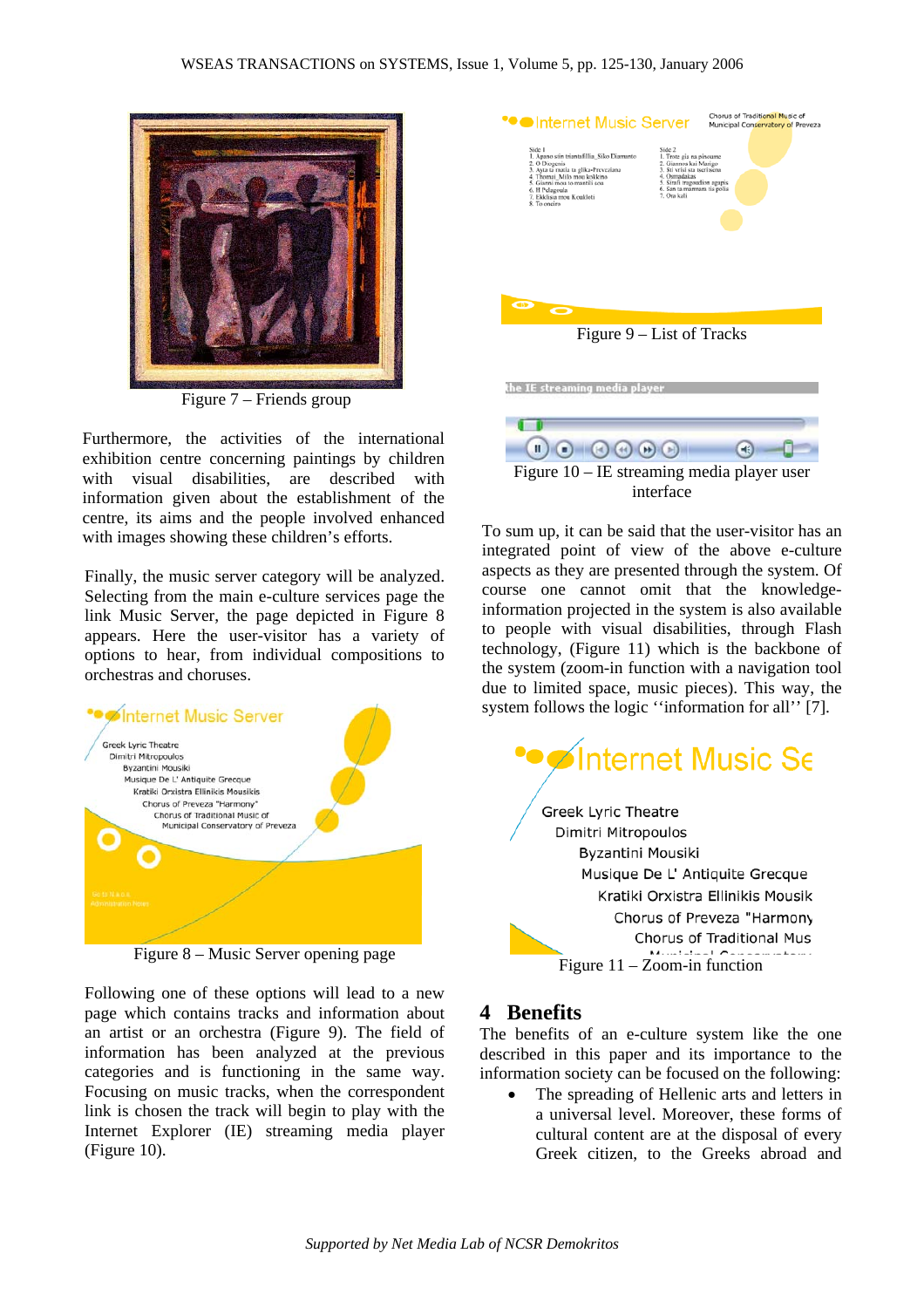finally to foreign people who are eager to learn more about Greek culture

- The cultural information is accessible from everyone even in remote places, at any time and with minimum cost [6,20,30]. Limitations such as space, time, weight (e.g. for printed books to carry along) etc. are being eradicated. As a result, there is access to an enormous amount of information, contrary to conventional methods [29]
- Easy access is provided to cultural information to disabled people complying with the logic «equal access and knowledge for all»
- Saving and creating digital cultural content can lead to the preservation of cultural information during the course of time due to the constant physical degradation of paintings, printed books etc. Also, this content also, can be easily transferred and reproduced due to its effective electronic format [7,27]
- The projection of a country's cultural heritage can yield immediate results to the social sector of a country like the development of tourism, and in a wider sense the development of its economy [9,12]
- The digitization of cultural content of all kinds can be beneficial for students and scientists either for educational or research purposes [17,19,25]
- Finding new information out of existing information from other resources recommended [14]
- Creating new arts with the help of ICT tools, like graphic design, digital photography etc. As a result, new modern artists appear and simultaneously new professions and job vacancies are created by the initiation of innovative projects [2,11]

## **5 Future Work**

The system presented, is the first creative stage of an integrated e-culture system about navigation through various e-culture objects. The system described in this paper is constructed with the HTML programming language incorporating at the same time the FLASH technology in order to achieve better visualization, and Windows Media Player in order to achieve music reproduction. The future goal of the presented system is the creation of an up-todate integrated e-culture system using modern techniques and technologies. Great importance will

be given to the promotion and presentation of cultural information, due to the fact that there are new techniques and tools in the area of informatics such as:

- 3-tier architecture system
- Relational Database systems
- Virtual Reality
- Digital Photography
- DVB Technology
- Learning environments
- Mobile access to cultural information
- Location-based services
- New displays and user interfaces
- Virtual communities

New features will be added, such as archives, accounts, digital photographs, comparative illustration, explanatory documentation, user evaluation, adding material in the form of scrapbook etc. [13,16].

## **6 Conclusions**

From the detailed analysis carried out throughout this paper, the numerous advantages of the system that supports e-culture services became clear. Its main benefit is none other than the fact that it offers the pioneering experience for both a beginner uservisitor and an expert scientist-researcher to unify two completely different worlds, the real and electronic worlds simultaneously.

Nowadays, a great challenge exists in the field of eculture. The development of such systems is demanding. A contemporary one should be economical in development and maintenance, updatable and expandable. It should also achieve performance with limited resources, budget or schedule, and should have brief and focused content.

Culture is dynamic and creative at its core. Galleries, literature and music are centers for creativity. They embody the accumulated cultural energy of contemporary and other times. Exploiting them, they turn into powerful catalysts for innovation, towards a better society.

#### **7 References**

- [1] Netherlands Council for Culture, *From ICT to E-culture*, Netherlands State Secretary for Education, Culture and Science, June 2003
- [2] Athanasios S. Drigas, Electronic-Digital Culture (e-CULTURE): *Information Society And Culture*, 2005